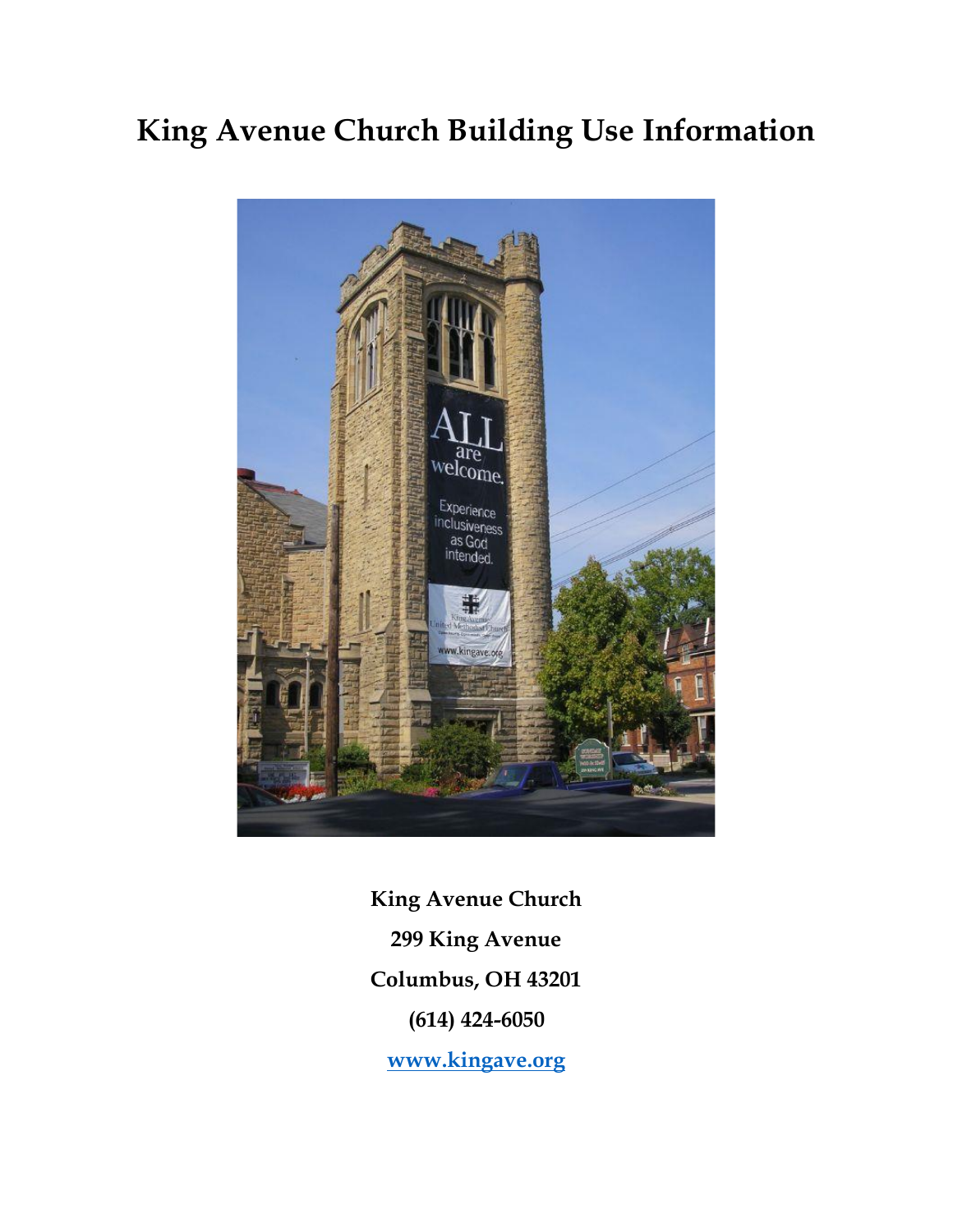## **King Avenue Church**

### **Facilities and Amenities**

The following spaces and amenities may be available for use at King Avenue. If your organization would like to reserve a space, please contact **amy@kingave.org**.

#### **Large Gathering Spaces**

| <b>Room Name</b> | Location                                | Capacity | <b>Other Amenities</b>                                                 |
|------------------|-----------------------------------------|----------|------------------------------------------------------------------------|
| Sanctuary        | Main Level                              | 500      | Seating on pews, audio system,<br>pianist/organist (add'l<br>donation) |
| Milling Area     | Main Level,<br>adjacent to<br>Sanctuary | 70       | Tables available                                                       |
| Fellowship Hall  | Lower Level                             | 200      | Seating on folding chairs,<br>tables available, audio system           |

#### **Meeting Rooms**

| <b>Room Name</b>   | Location        | Capacit | <b>Other Amenities</b>             |
|--------------------|-----------------|---------|------------------------------------|
|                    |                 | V       |                                    |
| Donnenwirth        | Upper Level - 1 | 30      | Seating on couches/armchairs       |
| Lounge             |                 |         | or folding chairs, tables, A/V*    |
| Infant & Parent    | Upper Level - 2 | 10      | Seating on armchairs               |
| Room               |                 |         |                                    |
| Fireside Room      | Upper Level - 6 | 40      | Seating in folding chairs, tables, |
|                    |                 |         | $A/V^*$                            |
| Parlor             | Main Level - 4  | 55      | Seating on armchairs and           |
|                    |                 |         | chairs, small café tables          |
| Chapel             | Main Level - 5  | 55      | Seating on chairs, tables, A/V*    |
| <b>Art Gallery</b> | Main Level - 6  | 30      | Seating on chairs                  |
| Logos Lounge       | Lower Level - 1 | 25      | Seating on folding chairs,         |
|                    |                 |         | tables, $A/V^*$                    |
| Fellowship Hall    | Lower Level in  | 40      | Seating in lounge chairs or        |
| Classroom          | Fellowship Hall |         | folding chairs, tables, A/V*       |

**\*A/V options given upon request**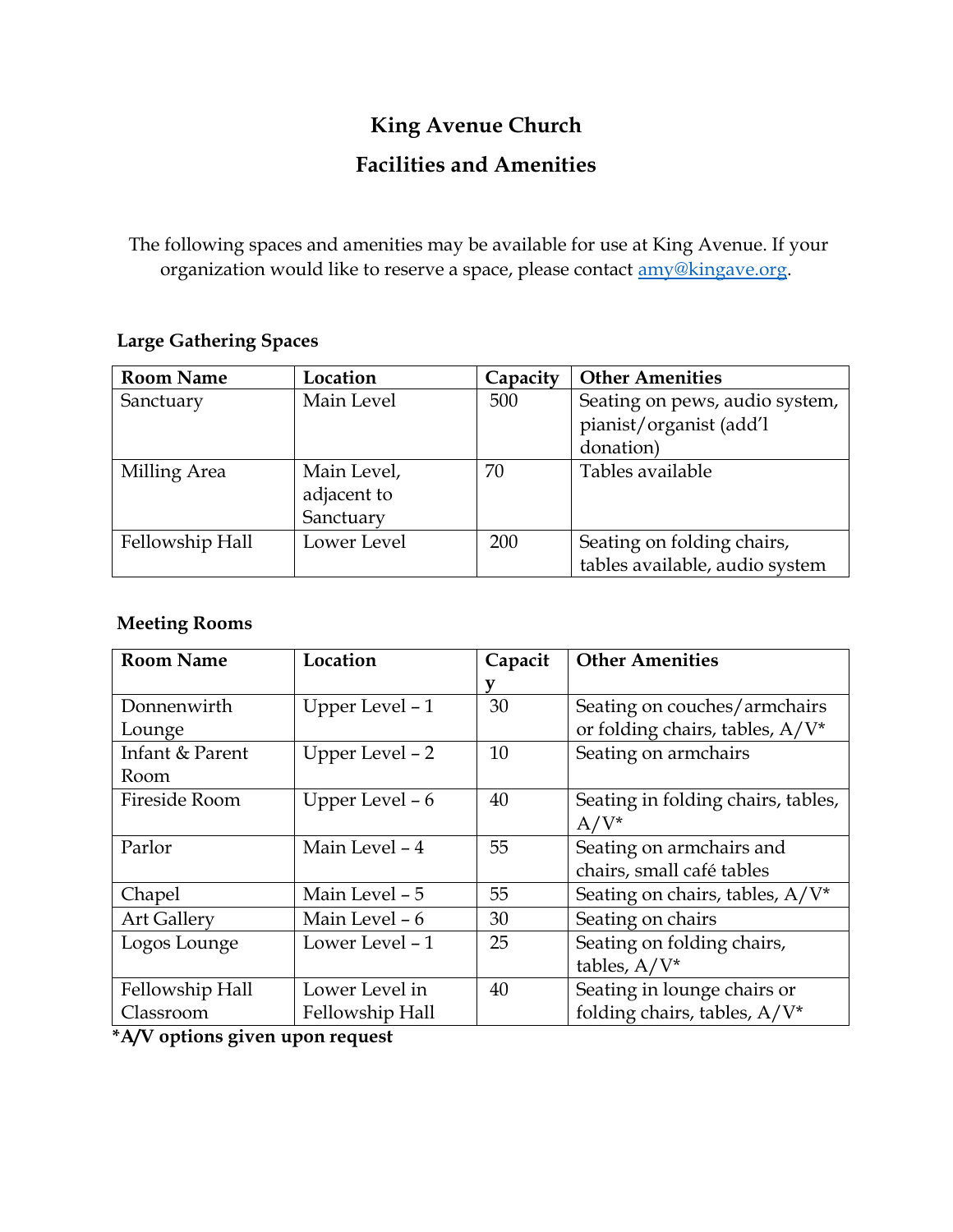# **Cooking and Dining Facilities**

| <b>Room Name</b>   | Location         | <b>Other Amenities</b>                        |
|--------------------|------------------|-----------------------------------------------|
| Donnenwirth        | Upper Level $-1$ | Dishwasher, sink, small coffee pot,           |
| Lounge Kitchenette |                  | refrigerator/freezer, microwave               |
| Parlor Kitchenette | Main Level - 4   | Dishwasher, sink, small refrigerator,         |
|                    |                  | microwave                                     |
| Fellowship Hall    | Lower Level      | Industrial kitchen; two four-burner ranges,   |
| Kitchen            |                  | commercial dishwasher, three-compartment      |
|                    |                  | sink, commercial reach-in refrigerator and    |
|                    |                  | freezer, large-capacity coffee urn, hot water |
|                    |                  | dispenser                                     |

# **Worship Spaces**

| <b>Room Name</b> | Location       | Capacity | <b>Other Amenities</b>            |
|------------------|----------------|----------|-----------------------------------|
| Sanctuary        | Main Level     | 500      | Seating on pews, audio system,    |
|                  |                |          | pianist/organist (add'l           |
|                  |                |          | donation)                         |
| Chapel           | Main Level - 5 | 55       | Seating on chairs, tables, A/V*   |
| Fellowship Hall  | Lower Level    | 200      | Seating on folding chairs, tables |
|                  |                |          | available, audio system           |